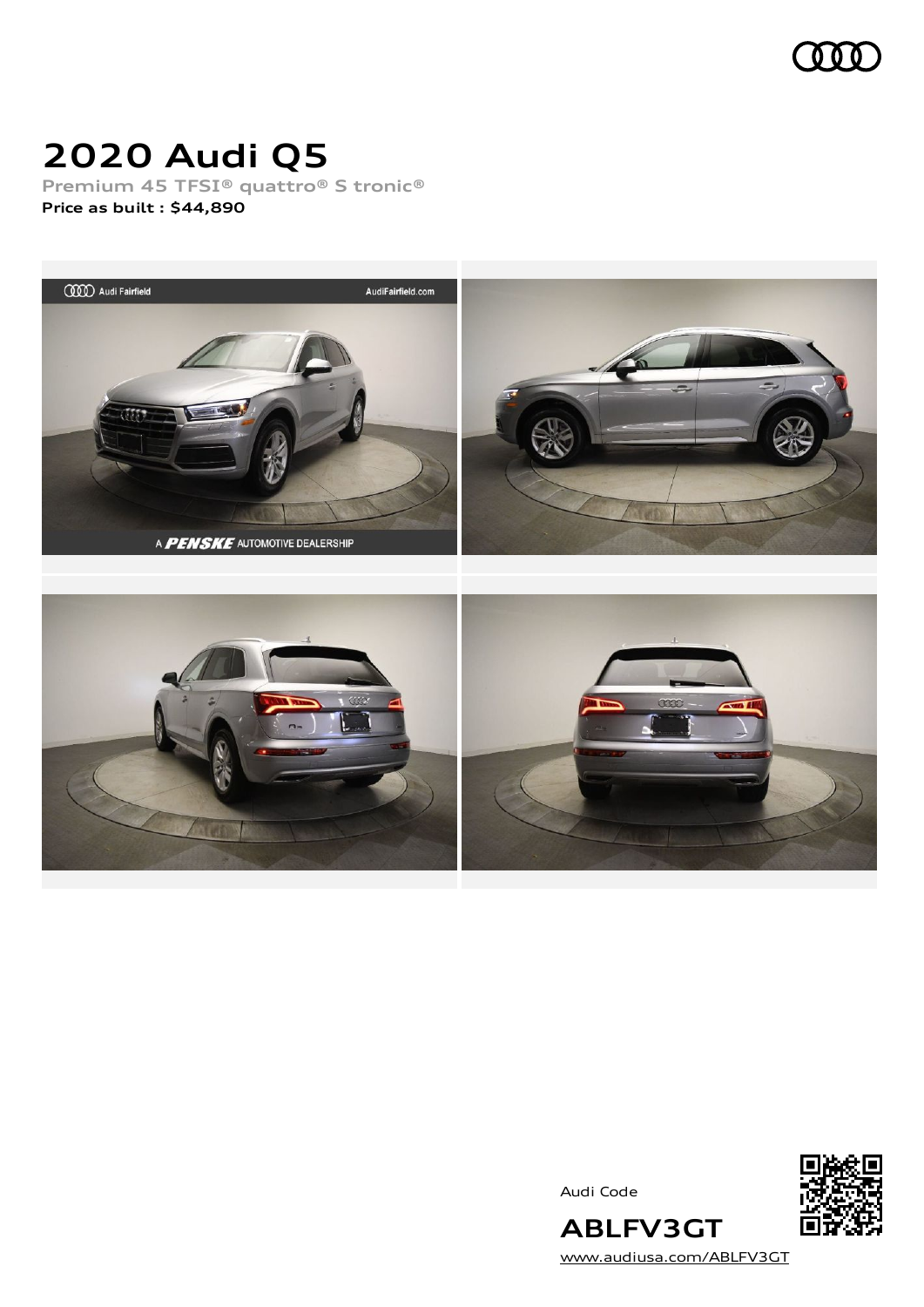**Audi 2020 Audi Q5** Premium 45 TFSI® quattro® S tronic®

**Price as buil[t](#page-8-0)** \$44,890

#### **Exterior colour**

Florett Silver metallic

#### **Interior colour**

| Seats     | Black |
|-----------|-------|
| Dashboard | Black |
| Carpet    | Black |
| Headliner | Gray  |



#### **Further Information**

| Type of vehicle | Used car    |
|-----------------|-------------|
| Mileage         | 5,708 miles |
| Warranty        | No          |

#### **Audi Code** ABLFV3GT

**Your configuration on www.audiusa.com** [www.audiusa.com/ABLFV3GT](https://www.audiusa.com/ABLFV3GT)

**Commission number** 5fc5df380a0e0a171983

#### **Technical Specifications**

| Engine type                  | 2.0-liter four-cylinder                       |
|------------------------------|-----------------------------------------------|
| stroke                       | Displacement/Bore and 1,984/82.5 x 92.8 cc/mm |
| Torque                       | 273 lb-ft@rpm                                 |
| Top track speed              | 130 mph mph                                   |
| Acceleration (0 - 60<br>mph) | 5.9 seconds seconds                           |
| Recommended fuel             | Premium                                       |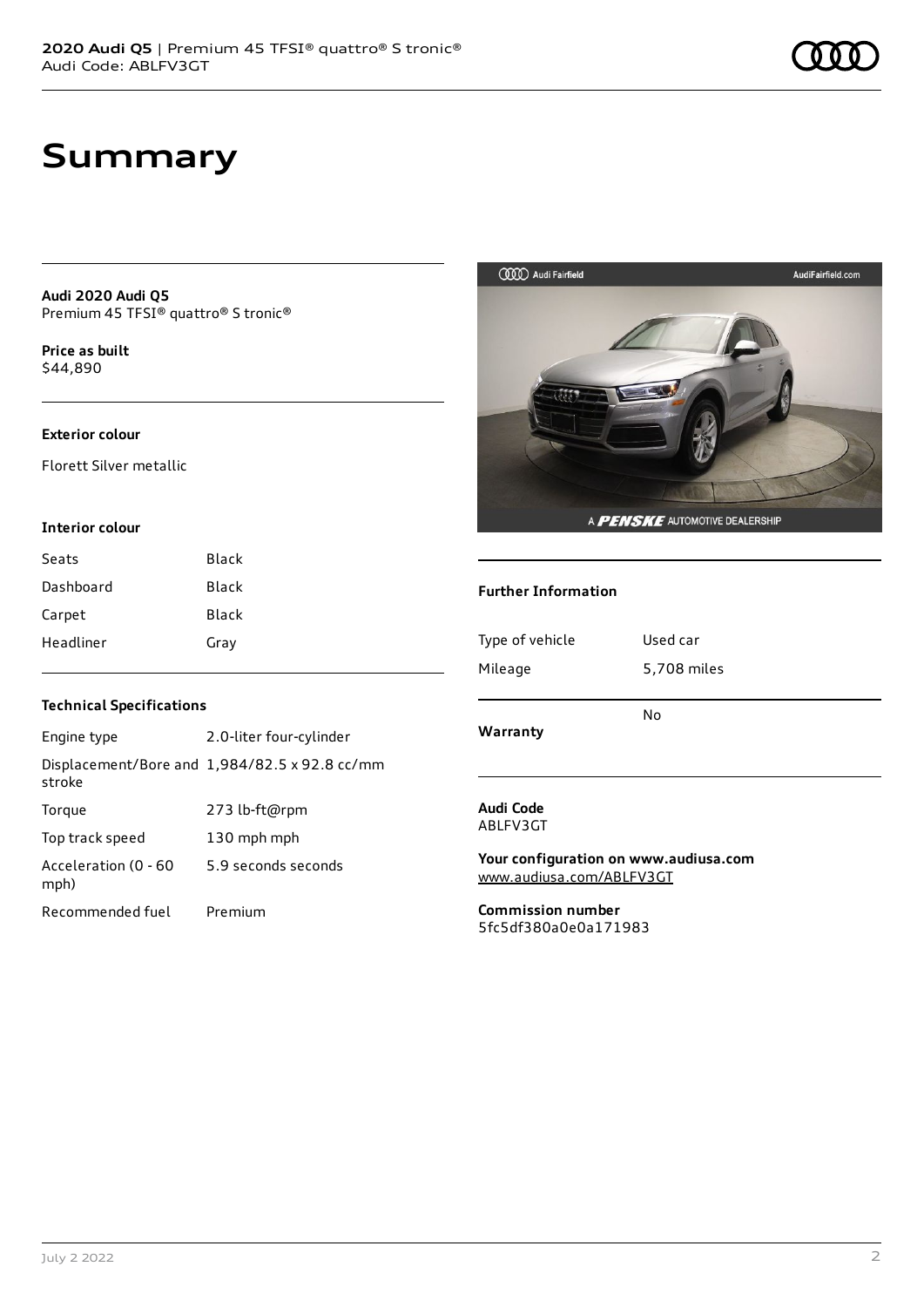

# **Standard features**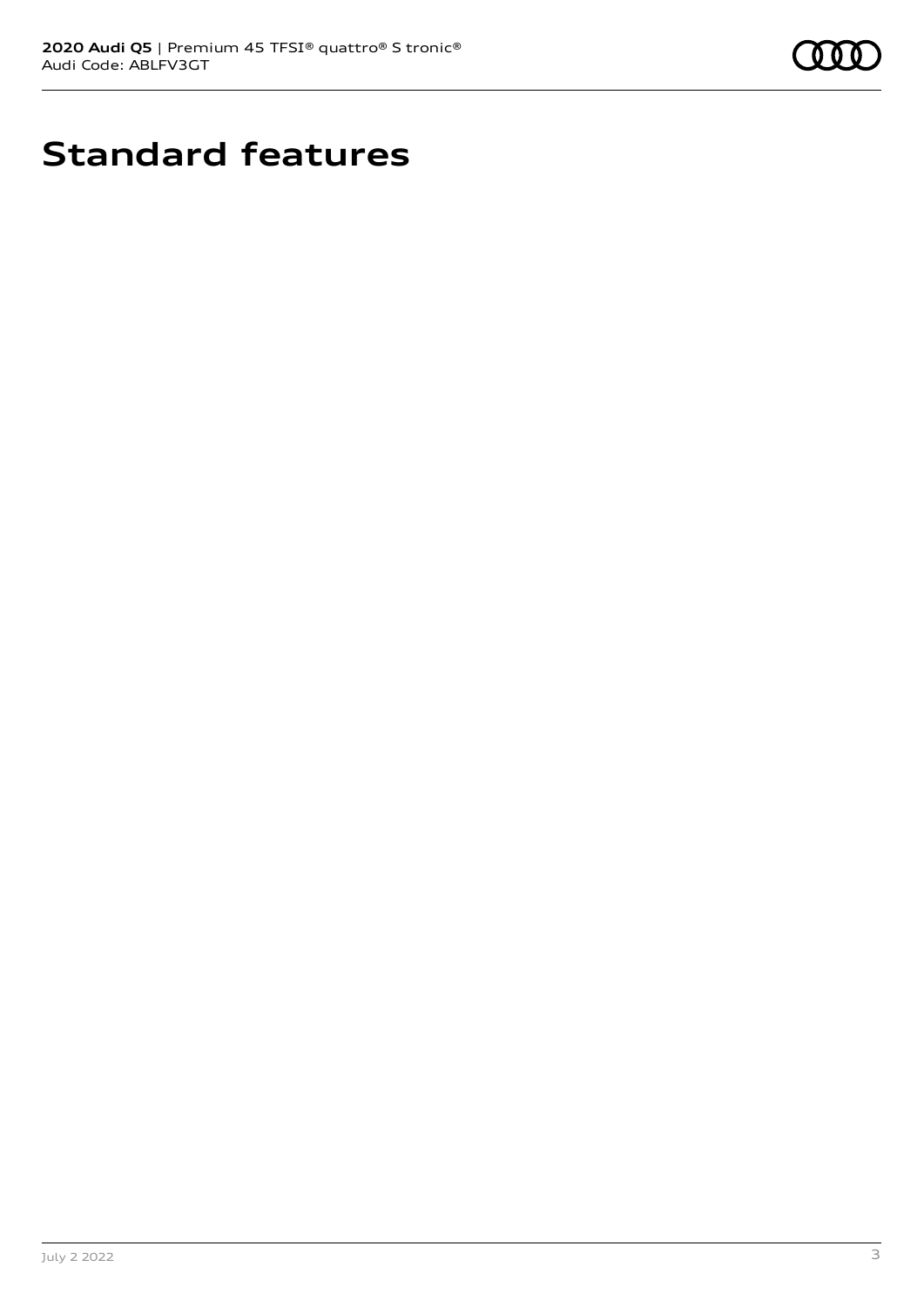### **Dealer remarks**

2020 Audi Q5 quattro

Clean CARFAX. 22/28 City/Highway MPG

WELCOME, WE ARE A PROUD MEMBER OF THE WELL RESPECTED PENSKE ORGANIZATION WHOSE NAME HAS BEEN SERVING LOCAL COMMUNITIES WORLDWIDE WITH MUTUAL RESPECT AND AWARD-WINNING SERVICE FOR MANY YEARS. COMBINE PENSKE WITH AUDI'S PRESTIGIOUS HIGH PERFORMANCE VEHICLES AND YOU HAVE THE ULTIMATE DEALERSHIP TO PURCHASE OR LEASE YOUR NEXT VEHICLE. - Air Conditioning, Climate Control, Dual Zone Climate Control, Cruise Control, Tinted Windows, Power Steering, Power Windows, Power Mirrors, Leather Steering Wheel, Leather Shifter, Power Drivers Seat, Power Passenger Seat, Memory Seat Position, Roof Rack, Rear Air Conditioning, Wood Trim, Clock, Tachometer, Digital Info Center, Homelink System, Tilt Steering Wheel, Telescoping Steering Wheel, Steering Wheel Radio Controls, Driver Airbag, Passenger Airbag, Side Airbags, Keyless Entry, Security System, ABS Brakes, Traction Control, Dynamic Stability, Rear Defogger, Fog Lights, Intermittent Wipers, AM/FM, Alloy Wheels, Leather Interior Surface, 5.302 Axle Ratio, Heated 8-Way Power Front Bucket Seats, Leather Seating Surfaces, Radio: Audi Sound System with 7 Display, 4-Wheel Disc Brakes, Front Bucket Seats, Front Center Armrest, Power Liftgate, Spoiler, Automatic temperature control, Brake assist, Bumpers: body-color, Delay-off headlights, Driver door bin, Driver vanity mirror, Dual front impact airbags, Dual front side impact airbags, Emergency communication system, Four wheel independent suspension, Front anti-roll bar, Front reading lights, Genuine wood console insert, Genuine wood dashboard insert, Genuine wood door panel insert, Heated door mirrors, Heated front seats, Illuminated entry, Low tire pressure warning, Occupant sensing airbag, Outside temperature display, Overhead airbag, Overhead console, Passenger door bin, Passenger vanity mirror, Power door mirrors, Power driver seat, Radio data system, Rain sensing wipers, Rear anti-roll bar, Rear reading lights, Rear seat center armrest, Rear window wiper, Split folding rear seat, Telescoping steering wheel, Turn signal indicator mirrors, Auto-dimming Rear-View mirror, 10 Speakers, Compass, High intensity discharge headlights: Xenon plus, Exterior Parking Camera Rear, Auto High-beam Headlights Aux. Audio Input, Bluetooth, Carpeted Floor Mats, Center Arm Rest, Child Proof Door Locks, Daytime Running Lights, Front Heated Seats, Heated Mirrors, HID Headlamps, Overhead Console, Power Lift Gate, Rear Fog Lamps, Rear Spoiler, Rear Spoiler, Rear Wipers, Remote Trunk Lid, Reverse Camera, Roll Stability Control, Side Curtain Airbags, Tire Pressure Monitor, Vanity Mirrors -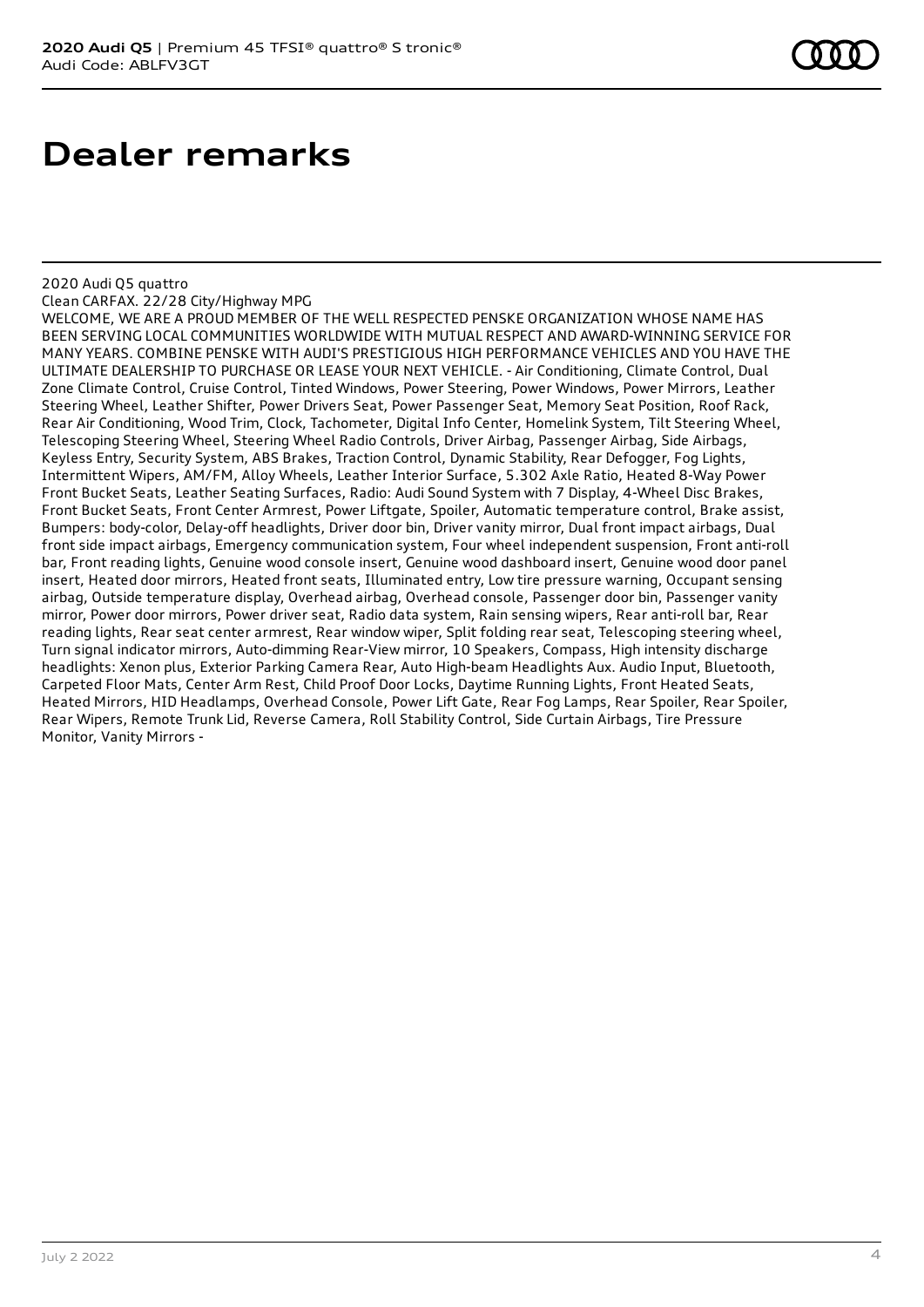Transmission Seven-speed S tronic® dual-clutch

automatic transmission

# **Technical Specifications**

#### **Engineering | Performance**

| Engine type                                 | 2.0-liter four-cylinder                                                    | Steering type                              | Electromechanical power steering<br>system                           |
|---------------------------------------------|----------------------------------------------------------------------------|--------------------------------------------|----------------------------------------------------------------------|
| Power Level                                 | 45                                                                         |                                            |                                                                      |
| Displacement                                | 2.01                                                                       | Turning diameter, curb- 38.4 ft<br>to-curb |                                                                      |
| Max. output ps/hp                           | 248 @ rpm                                                                  | Steering ratio                             | 15.8:1                                                               |
| Towing capacity                             | 4,400-lb lb                                                                |                                            |                                                                      |
| Torque                                      | 273 lb-ft@rpm                                                              | Suspension                                 |                                                                      |
| Valvetrain                                  | 16-valve DOHC with Audi valvelift<br>system                                | Front axle                                 | Five-link front suspension                                           |
| Acceleration (0 - 60<br>mph)                | 5.9 seconds seconds                                                        | Rear axle                                  | Five-link rear suspension                                            |
| Engine block                                | Cast-iron                                                                  |                                            |                                                                      |
| Induction/fuel injection Turbocharged/TFSI® |                                                                            | <b>Brake system</b>                        |                                                                      |
| Cylinder head                               | Aluminum-alloy                                                             | Front brakes                               | 13.3 (ventilated disc) in                                            |
| stroke                                      | Displacement/Bore and 1,984/82.5 x 92.8 cc/mm                              | Rear brakes                                | 13.0 (ventilated disc) in                                            |
| Top track speed                             | 130 mph mph                                                                | <b>Body</b>                                |                                                                      |
| <b>Electrical system</b>                    |                                                                            | Material                                   | Multi-material body construction<br>(steel and aluminum composition) |
| Alternator                                  | 110-150 A                                                                  |                                            |                                                                      |
| Battery                                     | 420 A/75 Ah                                                                | <b>Warranty   Maintenance</b>              |                                                                      |
| <b>Driveline</b>                            |                                                                            | Warranty                                   | 4-year/50,000-mile Audi New<br>Vehicle Limited Warranty              |
| Drivetrain type                             | quattro <sup>®</sup> all-wheel drive with ultra <sup>®</sup><br>technology |                                            |                                                                      |

**Steering**

# **(1/2)**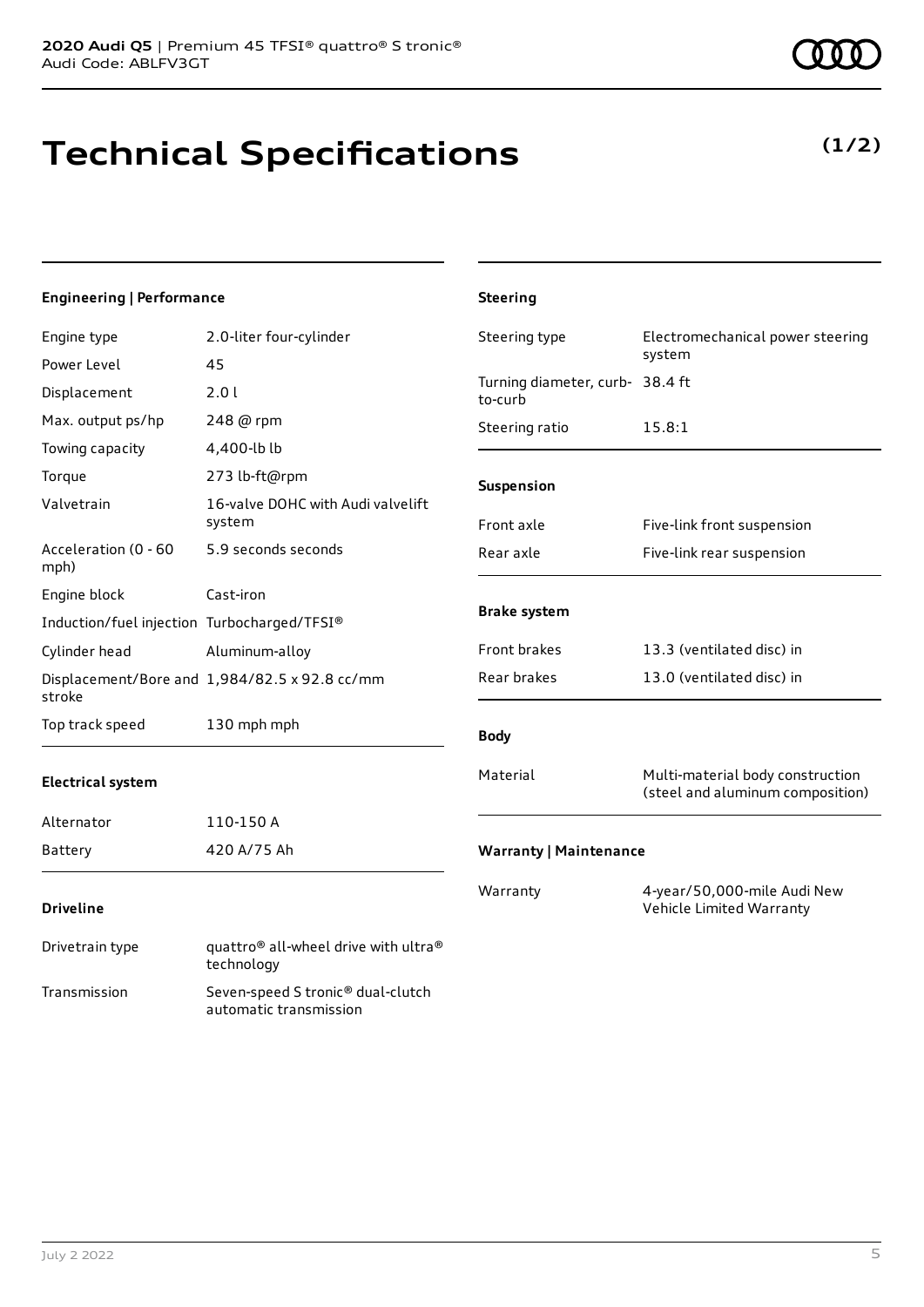### **Technical Specifications**

#### **Exterior Measurements**

| Height                           | 65.3 in  |
|----------------------------------|----------|
| Overall width without<br>mirrors | 74.5 in  |
| Length                           | 183.6 in |
| Wheelbase                        | 111.0 in |
| Drag coefficient                 | 0.32 Cw  |
| Overall width with<br>mirrors    | 84 3 in  |
| Track rear                       | 63.3 in  |
| Track front                      | 63.6 in  |
| Curb weight                      | 4045 lb  |
| Ground clearance,<br>loaded      | 8.2 in   |

#### **Interior measurements**

| Seating capacity                          | 5                      |
|-------------------------------------------|------------------------|
| Shoulder room, rear                       | 56.5 in                |
| Head room with front<br>sunroof           | 40.2 in                |
| Leg room, rear                            | 37.8 in                |
| Shoulder room, front                      | 57.7 in                |
| Head room with rear<br>sunroof            | 37.7 in                |
| Head room, rear                           | 39.3 in                |
| Leg room, front                           | 41.0 in                |
| Head room, front                          | 41.7 in                |
| Cargo volume, rear<br>seatbacks up/folded | 25.1/53.1 cu ft, cu ft |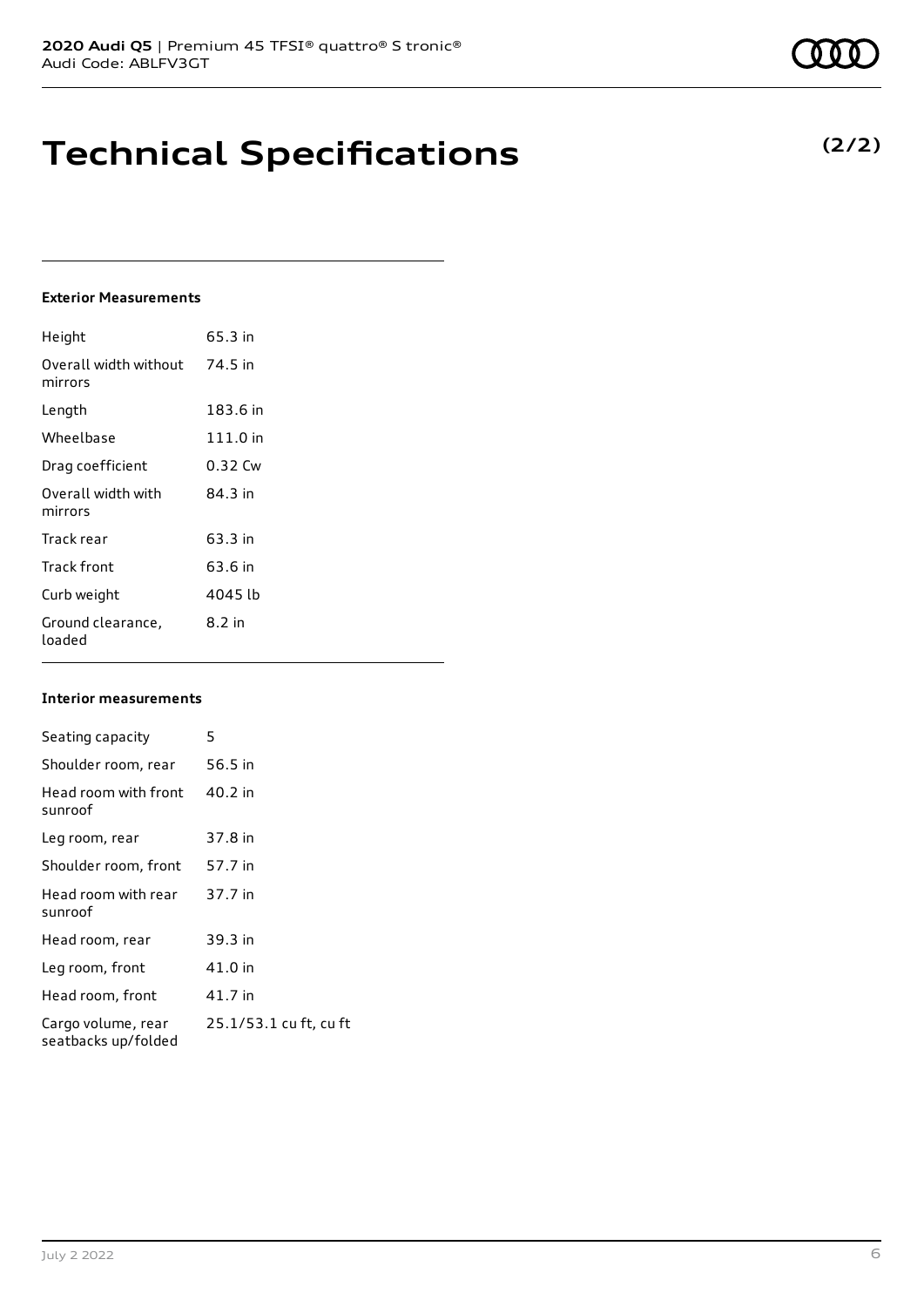### **Consumption- and emission**

**Consumption by NEDC**

combined 24 mpg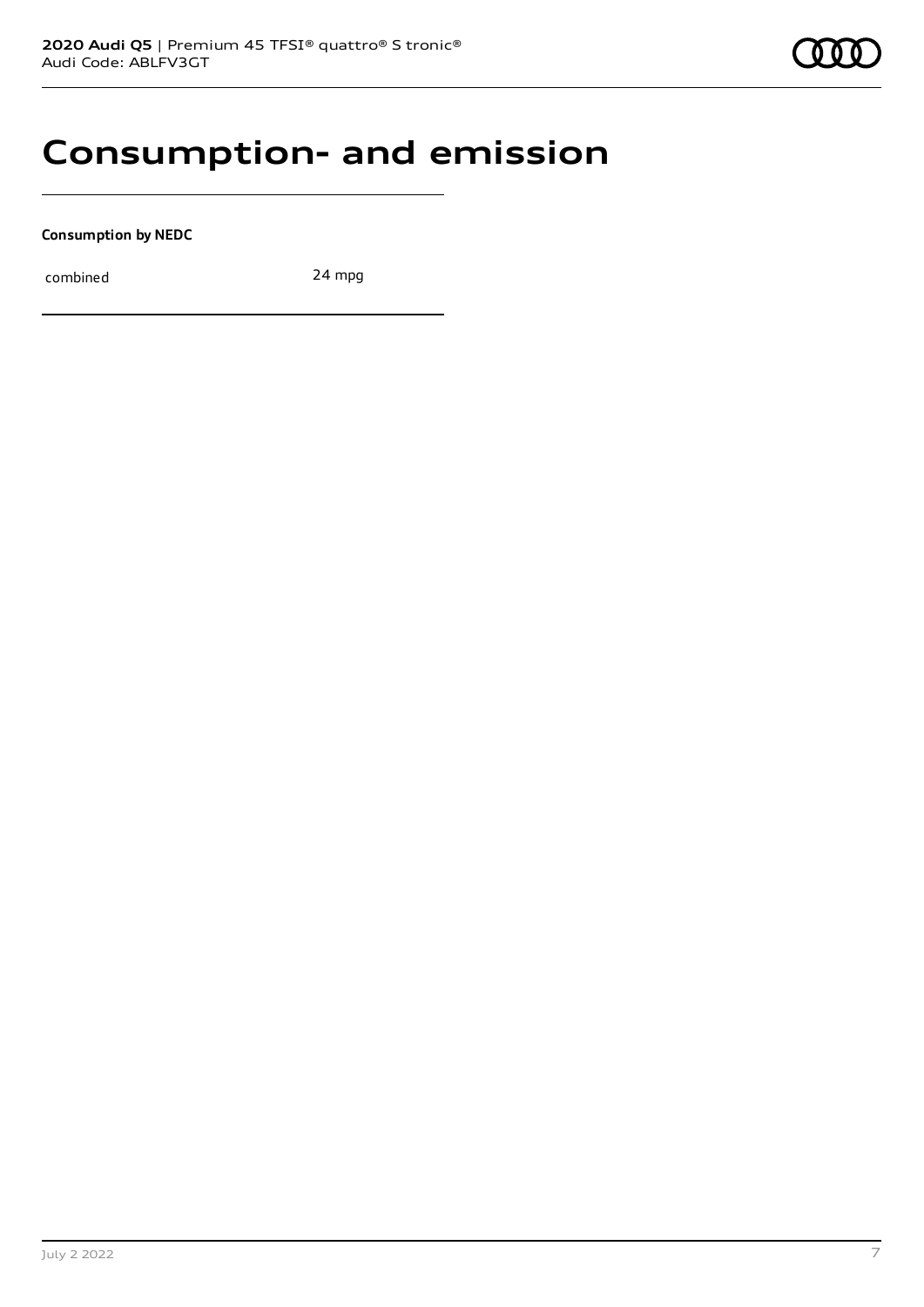

### **Contact**

Dealer **Audi of Fairfield**

435 Commerce Dr 06825 Fairfield CT

Phone: +12033350666 FAX: 2033302746

www: [https://www.fairfieldaudict.com](https://www.fairfieldaudict.com/)